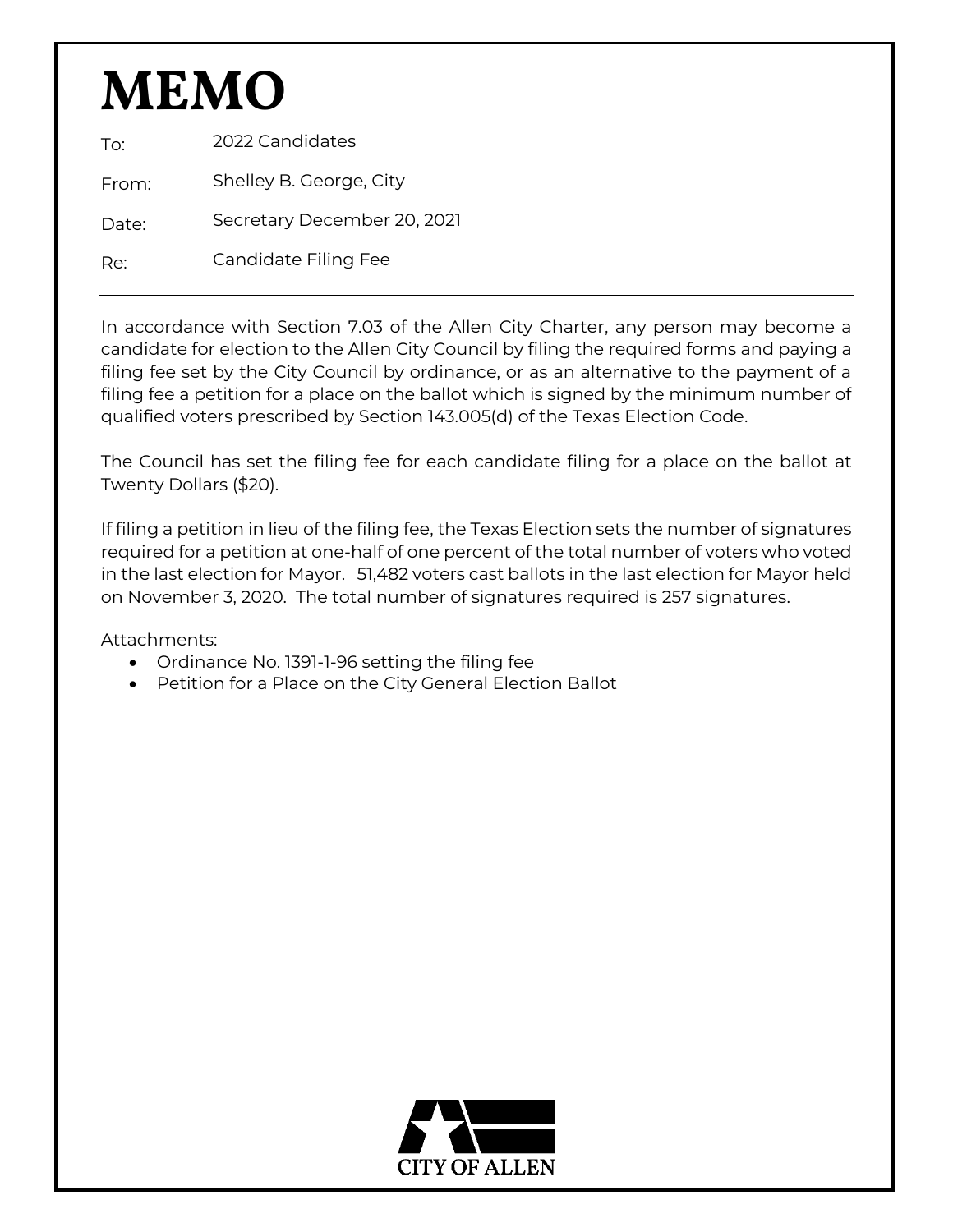#### **ORDINANCE NO.** 1391-1-96

# AN ORDINANCE OF THE CITY OF ALLEN, COLLIN COUNTY, TEXAS, ESTABLISHING A FILING FEE FOR A CANDIDATE'S APPLICATION FOR PLACEMENT ON THE BALLOT FOR A CITY OFFICE: PROVIDING FOR A SEVERABILITY CLAUSE; AND PROVIDING FOR AN EFFECTIVE DATE.

WHEREAS, V.T.C.A. Election Code §143.005(c) and §7.03 of the Home Rule Charter for the City of Allen provide for the setting of a filing fee for the processing of a candidate's application for placement on the ballot for a city office; and,

WHEREAS, the City Council of the City of Allen, Texas, finds that a fee of \$20.00 is necessary and proportionate to the city's cost of processing a candidate's nomination papers.

NOW, THEREFORE, BE IT ORDAINED BY THE CITY COUNCIL OF THE CITY OF ALLEN. **TEXAS, THAT:** 

A filing fee of Twenty Dollars (\$20.00) shall be paid by each candidate requesting SECTION 1: election to the office of mayor or councilmember of the City of Allen. Texas, at the time of filing his or her application or petition for candidacy with the City Secretary.

It is hereby declared to be the intention of the City Council that the sections. SECTION 2: paragraphs, sentences, clauses, and phrases of this ordinance are severable; and if any phrase, clause, sentence or section of this ordinance shall be declared unconstitutional or invalid by any judgment or decree of a court of competent jurisdiction, such unconstitutionality or invalidity shall not affect any other remaining phrase, clause, sentence, paragraph or section of this ordinance; and the City Council hereby declares it would have passed the remaining portions even though it had known the affected parts would be held unconstitutional.

**SECTION 3:** This ordinance shall take effect immediately from and after its passage and publication in accordance with the provisions of the Charter of the City of Allen, and it is accordingly so ordained.

DULY PASSED AND APPROVED BY THE CITY COUNCIL OF THE CITY OF ALLEN, TEXAS, ON THE 18TH DAY OF JANUARY, 1996.

**APPROVED:** 

**APPROVED AS TO FORM:** 

**ATTEST:** 

Mortison,

D<sub>7</sub>B Crowder, CITY ATTORNEY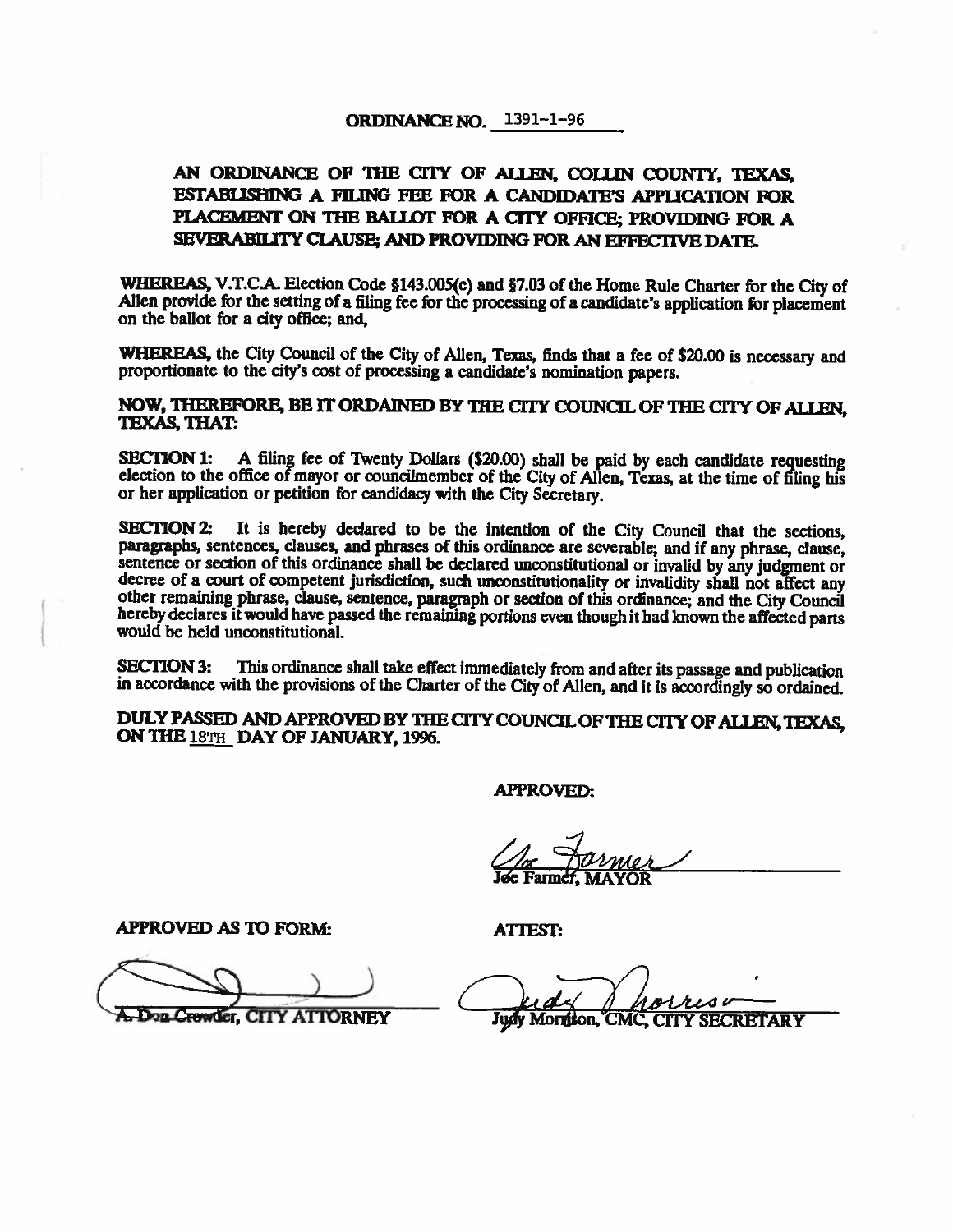AW2-16 Prescribed by Secretary of State Sections 141.063, 142.007, Texas Election Code 2/09

# **PETITION FOR A PLACE ON THE CITY GENERAL ELECTION BALLOT**

*(PETICIÓN PARA QUE SU NOMBRE ESTE PUESTO EN LA BOLETA DE LA ELECCIÓN GENERAL DE LA CIUDAD)* 

Name of Circulator \_\_\_\_\_\_\_\_\_\_\_\_\_\_\_\_\_ Page \_\_\_\_ of \_\_\_\_

|  |  | Signing the petition of more than one candidate for the same office in the same election is prohibited. |
|--|--|---------------------------------------------------------------------------------------------------------|
|  |  |                                                                                                         |

*(Se prohibe firmar la petición de más de un candidato para el mismo puesto oficial en la misma elección.)* 

# **COMPLETE ALL BLANKS.** *(LLENE TODOS LOS ESPACIOS EN BLANCO.)*

|                                 |                                                                                                            |                                                   |  | You are hereby requested to place the name indicated below on the ballot for the next general election for the City of                                                                                                                                                                                                                                                                                                                                                                                                                                                                                                                                                                                                                                                                                                                                                                                                                                                                                                                                                                                                                                                                                                                                                                                                                        |                     |                                                             | for the office indicated.         |                                                     |
|---------------------------------|------------------------------------------------------------------------------------------------------------|---------------------------------------------------|--|-----------------------------------------------------------------------------------------------------------------------------------------------------------------------------------------------------------------------------------------------------------------------------------------------------------------------------------------------------------------------------------------------------------------------------------------------------------------------------------------------------------------------------------------------------------------------------------------------------------------------------------------------------------------------------------------------------------------------------------------------------------------------------------------------------------------------------------------------------------------------------------------------------------------------------------------------------------------------------------------------------------------------------------------------------------------------------------------------------------------------------------------------------------------------------------------------------------------------------------------------------------------------------------------------------------------------------------------------|---------------------|-------------------------------------------------------------|-----------------------------------|-----------------------------------------------------|
|                                 |                                                                                                            |                                                   |  |                                                                                                                                                                                                                                                                                                                                                                                                                                                                                                                                                                                                                                                                                                                                                                                                                                                                                                                                                                                                                                                                                                                                                                                                                                                                                                                                               |                     |                                                             | para el puesto oficial indicado.) |                                                     |
| Name $(Nombre)^{I}$             |                                                                                                            | Address (Dirección)                               |  | Office sought (Puesto oficial solicitado) <sup>2</sup>                                                                                                                                                                                                                                                                                                                                                                                                                                                                                                                                                                                                                                                                                                                                                                                                                                                                                                                                                                                                                                                                                                                                                                                                                                                                                        |                     |                                                             |                                   |                                                     |
| Date Signed<br>(Fecha de Firma) | Signature<br>(Firma)                                                                                       | <b>Printed Name</b><br>(Nombre en letra de molde) |  | Street Address (Including City, Texas, Zip)<br>(Dirección de Residencia (Incluye Ciudad, Estado, Código Postal))                                                                                                                                                                                                                                                                                                                                                                                                                                                                                                                                                                                                                                                                                                                                                                                                                                                                                                                                                                                                                                                                                                                                                                                                                              | County<br>(Condado) | Voter VUID Number <sup>3</sup><br>(Núm. de VUID de Votante) |                                   | Date of Birth <sup>3</sup><br>(Fecha de Nacimiento) |
|                                 |                                                                                                            |                                                   |  |                                                                                                                                                                                                                                                                                                                                                                                                                                                                                                                                                                                                                                                                                                                                                                                                                                                                                                                                                                                                                                                                                                                                                                                                                                                                                                                                               |                     |                                                             |                                   |                                                     |
|                                 |                                                                                                            |                                                   |  |                                                                                                                                                                                                                                                                                                                                                                                                                                                                                                                                                                                                                                                                                                                                                                                                                                                                                                                                                                                                                                                                                                                                                                                                                                                                                                                                               |                     |                                                             |                                   |                                                     |
|                                 |                                                                                                            |                                                   |  |                                                                                                                                                                                                                                                                                                                                                                                                                                                                                                                                                                                                                                                                                                                                                                                                                                                                                                                                                                                                                                                                                                                                                                                                                                                                                                                                               |                     |                                                             |                                   |                                                     |
|                                 |                                                                                                            |                                                   |  |                                                                                                                                                                                                                                                                                                                                                                                                                                                                                                                                                                                                                                                                                                                                                                                                                                                                                                                                                                                                                                                                                                                                                                                                                                                                                                                                               |                     |                                                             |                                   |                                                     |
|                                 |                                                                                                            |                                                   |  |                                                                                                                                                                                                                                                                                                                                                                                                                                                                                                                                                                                                                                                                                                                                                                                                                                                                                                                                                                                                                                                                                                                                                                                                                                                                                                                                               |                     |                                                             |                                   |                                                     |
|                                 |                                                                                                            |                                                   |  |                                                                                                                                                                                                                                                                                                                                                                                                                                                                                                                                                                                                                                                                                                                                                                                                                                                                                                                                                                                                                                                                                                                                                                                                                                                                                                                                               |                     |                                                             |                                   |                                                     |
|                                 |                                                                                                            |                                                   |  |                                                                                                                                                                                                                                                                                                                                                                                                                                                                                                                                                                                                                                                                                                                                                                                                                                                                                                                                                                                                                                                                                                                                                                                                                                                                                                                                               |                     |                                                             |                                   |                                                     |
|                                 | STATE OF TEXAS (ESTADO DE TEJAS) COUNTY OF (CONDADO DE)                                                    |                                                   |  | AFFIDAVIT OF CIRCULATOR (DECLARACION JURADA DE LA PERSONA QUE HACE CIRCULAR LA PETICION)<br>BEFORE ME, the undersigned, on this $\frac{1}{\sqrt{2}}$ (date) personally appeared (ANTE MI, el/la suscrito(a), en este<br>(name of person who circulated petition) – (nombre de la persona que hizo circular la petición) who being duly sworn, deposes and says: "I called each signer's attention to the above<br>statements and read them to the signer before the signer affixed their signature to the petition. I witnessed the affixing of each signature. The correct date of signing is shown on the petition. I verified each signer's r<br>and believe that each signature is the genuine signature of the person whose name is signed and that the corresponding information for each signer is correct." (quien, habiendo prestado el juramento correspondiente, declar<br>atención de cada firmante sobre la declaración citada y se la lei antes de que la suscribiera. Atestigüé cada firma, y la fecha correcta de las firmas consta en la petición. Verifiqué la situación de cada firmante en lo co<br>cada firma es la auténtica de la persona cuyo nombre aparece firmado y que son exactos los datos correspondientes a cada firmante.") SWORN TO AND SUBSCRIBED BEFORE ME THIS DATE (JURADO Y SUSCRITO ANTE MI, CON ESTA |                     |                                                             |                                   |                                                     |
| FECHA)                          |                                                                                                            |                                                   |  |                                                                                                                                                                                                                                                                                                                                                                                                                                                                                                                                                                                                                                                                                                                                                                                                                                                                                                                                                                                                                                                                                                                                                                                                                                                                                                                                               |                     |                                                             |                                   | (SEAL)                                              |
|                                 | $\mathbf{X}_{\text{Signature of circulator } (Firma\ de\ la\ persona\ que\ hizo\ circular\ la\ petición)}$ |                                                   |  | $X_{\text{Signature of officer} }$ administering oath (Firma del/de la funcionario(a) que le tomó juramento) Title of officer administering oath (Titulo oficial del/de la funcionario(a) que le tomó juramento)<br>INSTRUCTIONS AND FOOTNOTES ON BACK (AL DORSO: INSTRUCCIONES Y ANOTACIONES)                                                                                                                                                                                                                                                                                                                                                                                                                                                                                                                                                                                                                                                                                                                                                                                                                                                                                                                                                                                                                                                |                     |                                                             |                                   |                                                     |
|                                 |                                                                                                            |                                                   |  |                                                                                                                                                                                                                                                                                                                                                                                                                                                                                                                                                                                                                                                                                                                                                                                                                                                                                                                                                                                                                                                                                                                                                                                                                                                                                                                                               |                     |                                                             | <b>Print</b>                      | <b>Reset</b>                                        |